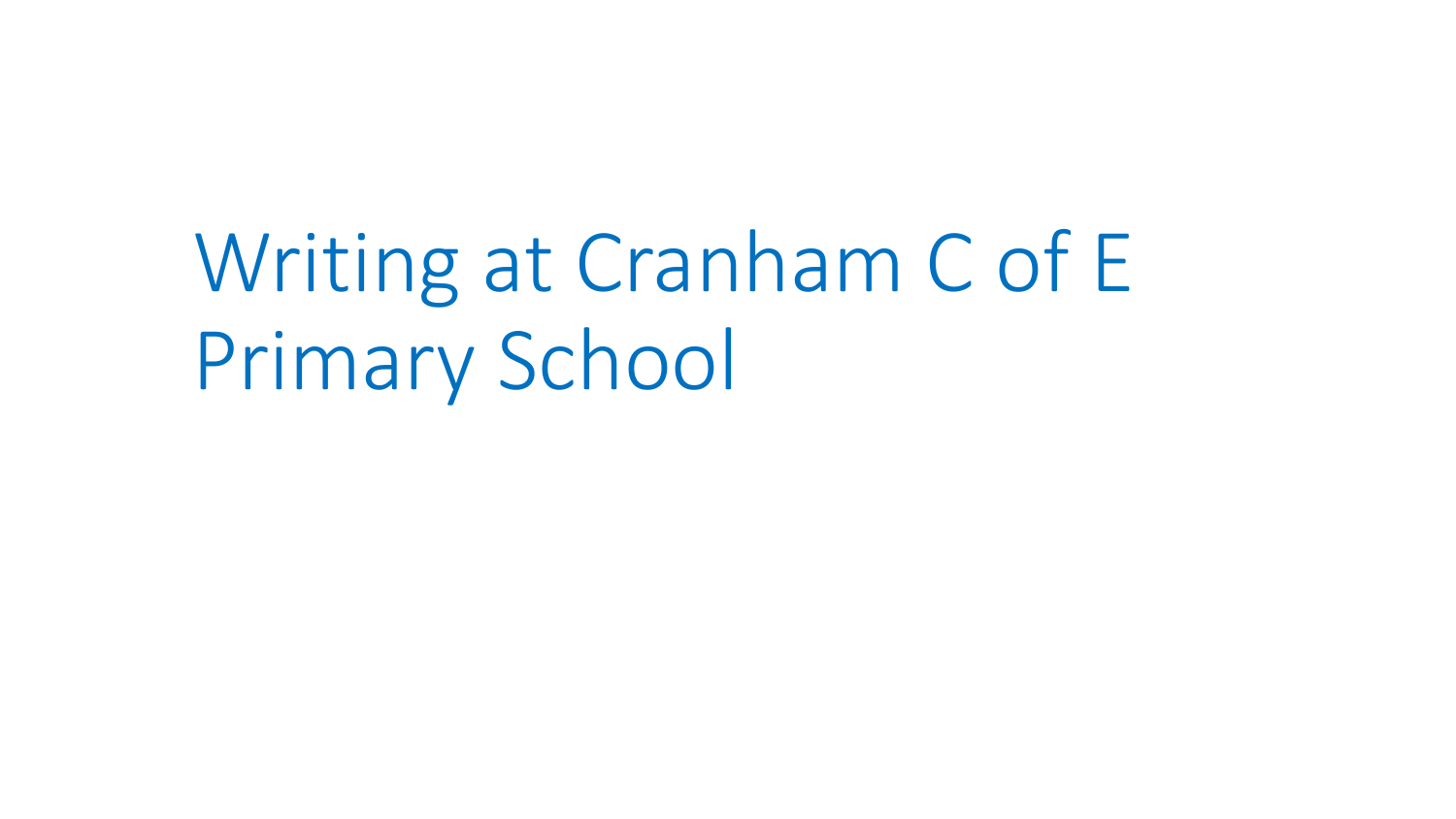# Early Writing

The journey to becoming a writer begins in the early days of the children entering their school.

We encourage the children to experiment with mark making, using a wide range of implements both inside the classroom and outside too. We encourage children to develop their gross motor skills alongside their fine motor skills. Daily 'Funky Fingers' or 'Dough Disco' activities are available to develop finger strength and co-ordination.

As the children learn the phonic sounds, we teach them to recognise and form the corresponding letters. These are formed using a range of writing tools and developed over time.

As children progress, we provide ample opportunities to record their ideas through play and structured adult led sessions. Here they can record their work using a blend of pictures,, symbols and emerging letter shapes.

As children develop, we enable children to record their writing independently as possible. We use a range of supporting aids and model the writing process.

We celebrate the small steps that they take in becoming confident writers.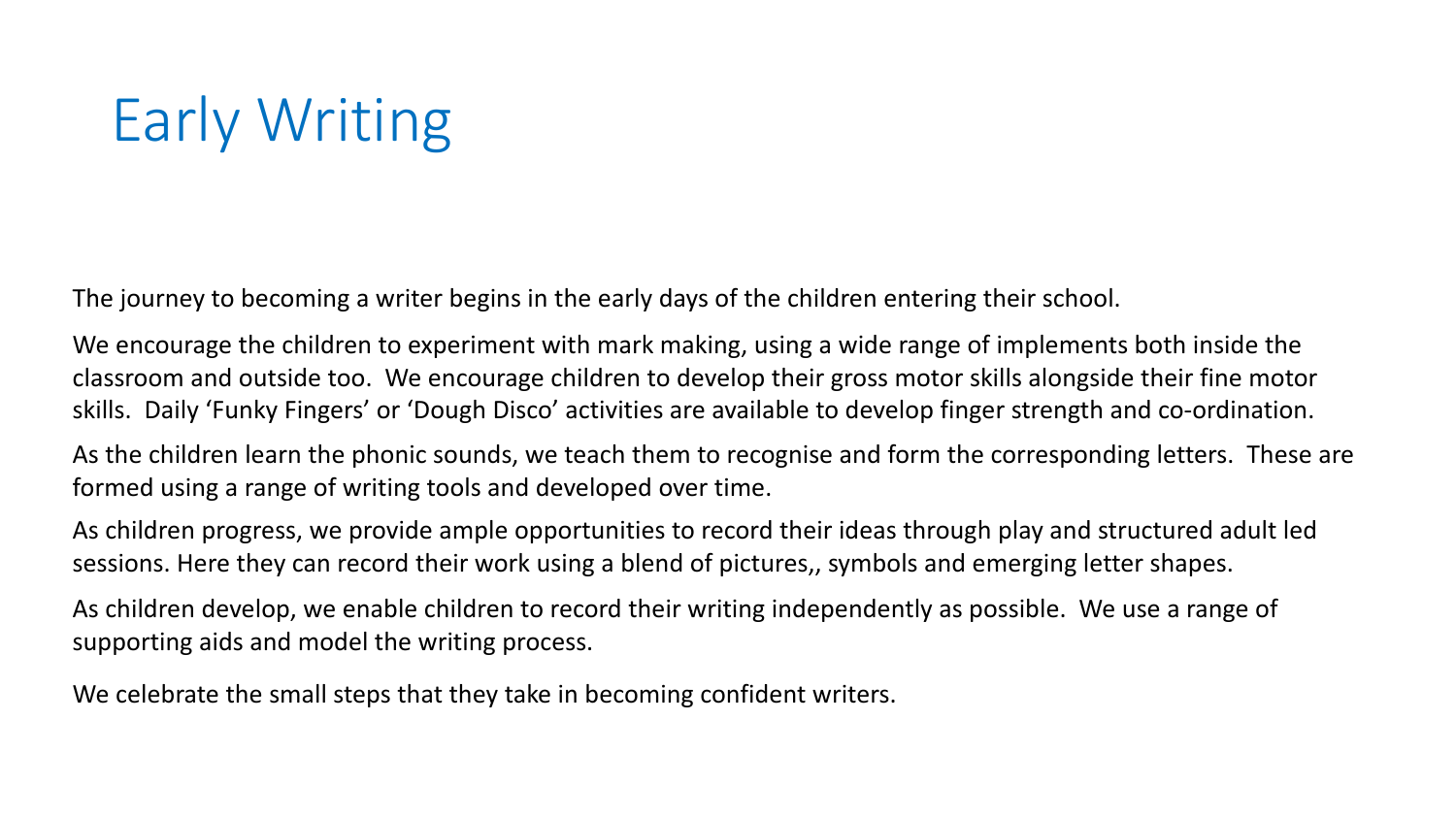## Handwriting Policy

#### **Handwriting Style**

At Cranham we have adopted a cursive handwriting style, where each letter has a 'lead in' and 'feed out'. This style of writing helps children with joining their letters as they progress and studies suggests that it may support the learning of spelling patterns.

From an early age we talk about the positioning of the letters on the line and about using 'finger spaces' between words.

We teach that capital letters do not join.

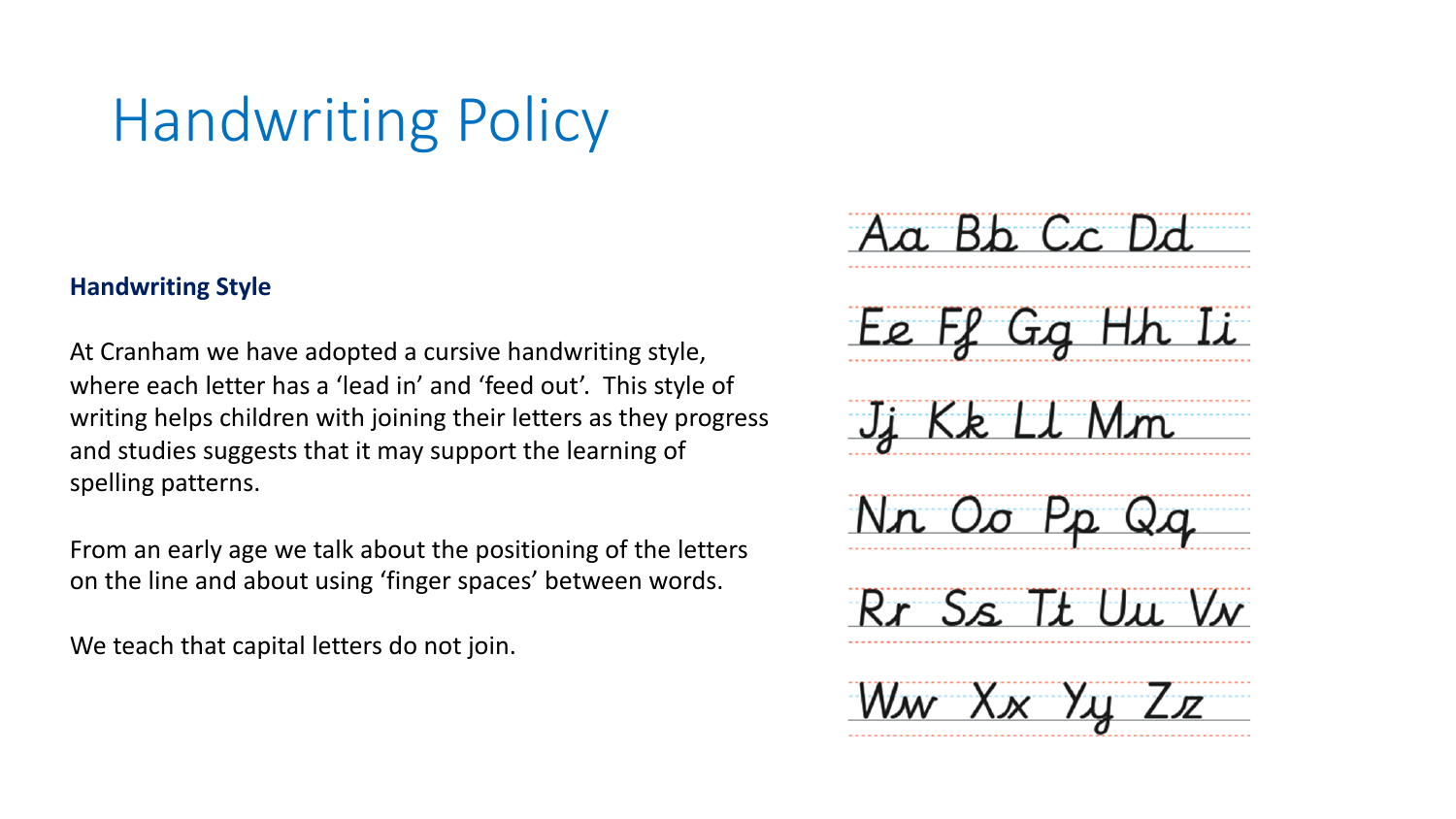### Writing Experiences

The children will participate in daily English lessons where we explicitly develop their skills as writers. Teachers across the school, carefully plan sequences of lessons that build on their previous knowledge.

We use progressive plans to teach phonics, spelling and punctuation. We also plan to cover a wide variety of genres as the move through the school.

Where possible we make purposeful links between our writing and wider activities such as reading and topic work. Teachers carefully select writing models to demonstrate the style of writing being taught.

Teachers carefully model the writing process in each unit of work, taking time to explore language, punctuation and the structure of the piece. Supporting materials are displayed to support the children in their independent work.

We provide opportunities to write for a clear purpose throughout the year, for instance; applying for a position in the school council, to become a school library monitor, or to convince the staff to adopt new ideas.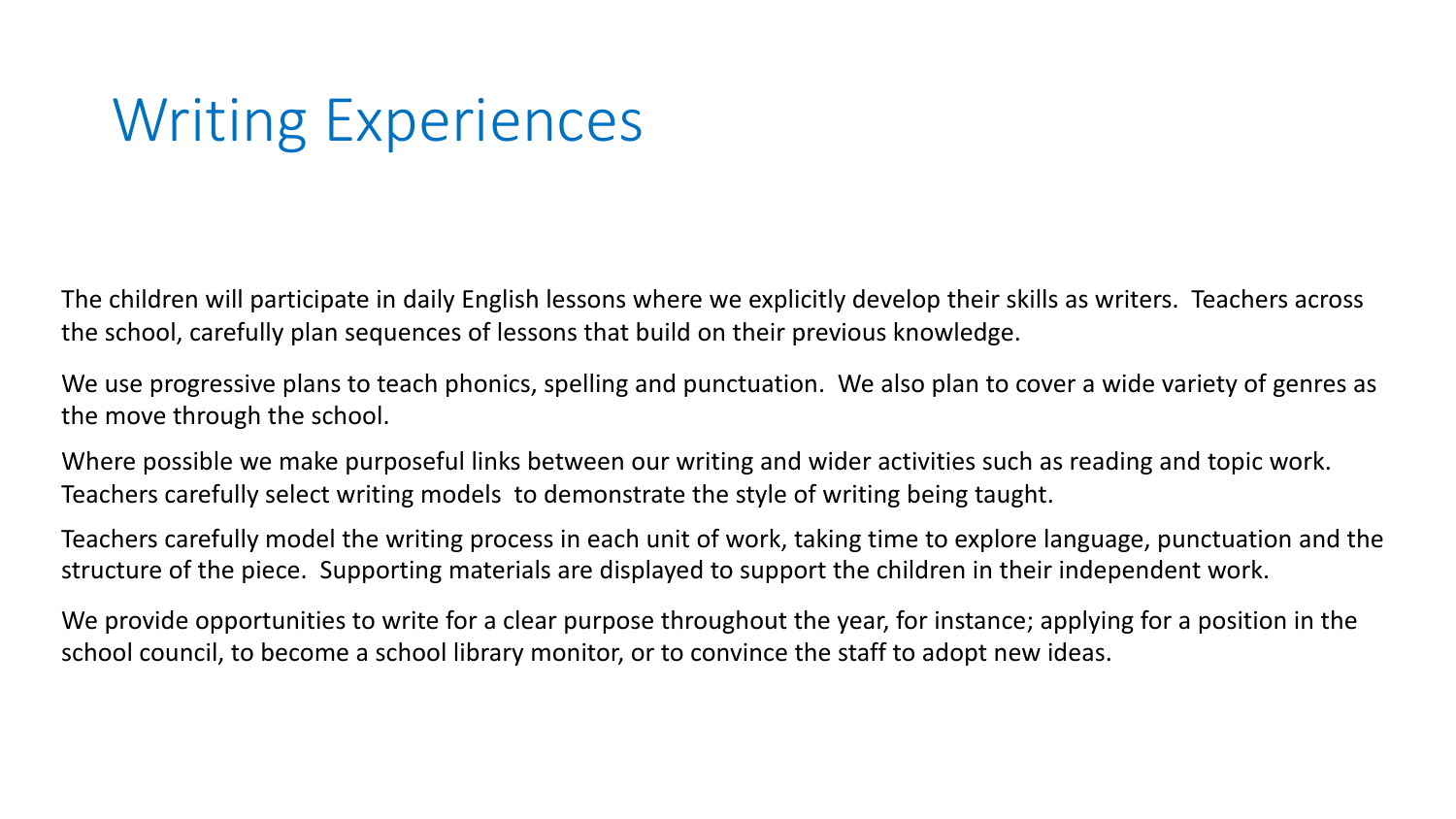# Spelling

Weekly spellings are set for children to practise at home and at school.

We set about 10 spellings a week for them to master. These are age appropriate and follow a carefully sequenced programme covering the phonics they have been taught and later spelling patterns and rules.

We test these spellings in school using a range of processes including dictated sentences and checking to see if words are spelt correctly when applied in independent writing.

In addition to the phonic patterns and spelling rules taught, we teach children to spell tricky common words known as 'Common Exception Words'. These are found in the National Curriculum and have been grouped according to age group.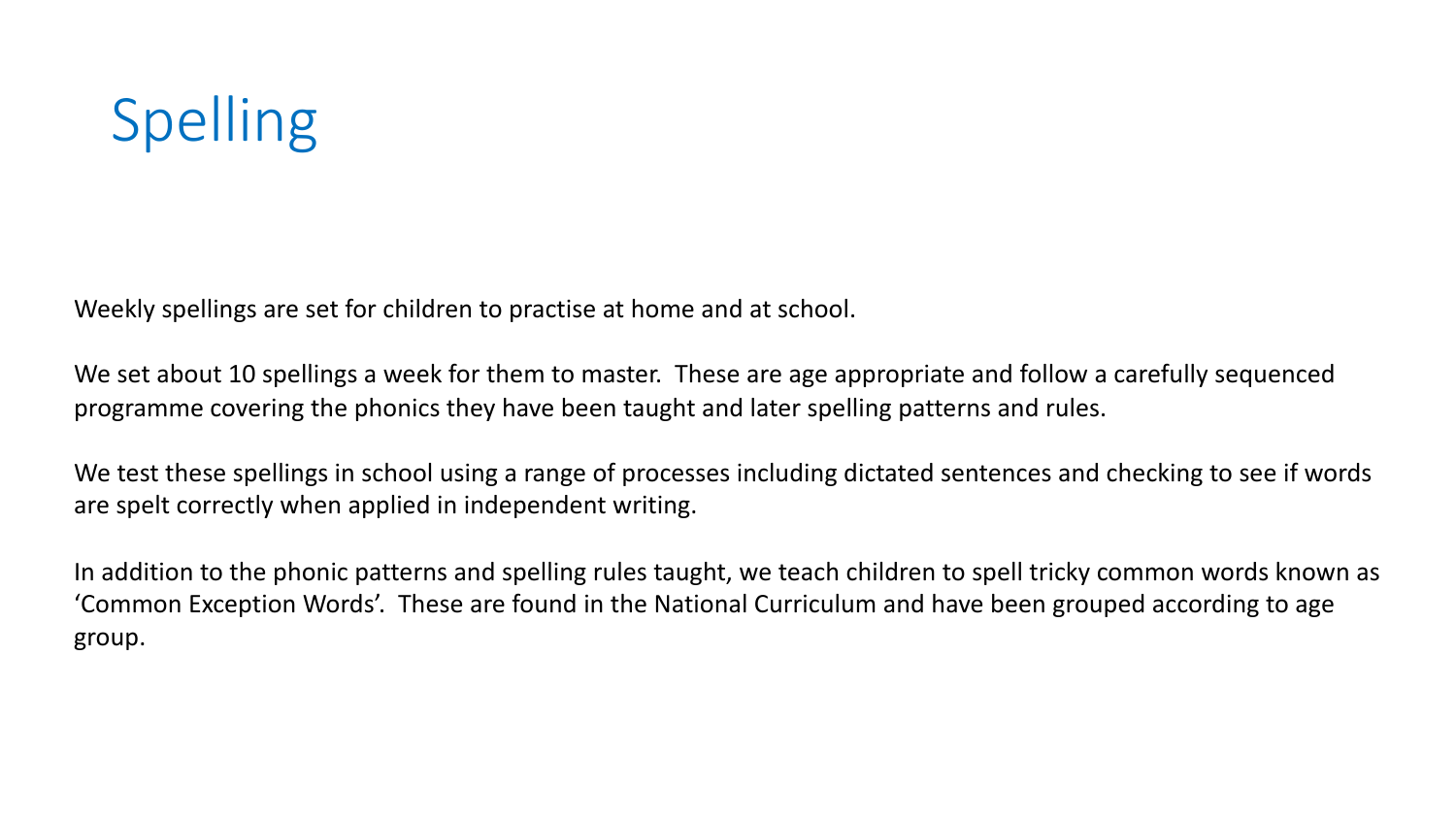## Supporting Aids

At Cranham School we recognise that writing is a tricky skill to master and that some children will require support. We can offer this support in a number of ways including additional adult support and small group work.

We also recognise the importance of children becoming independent. Therefore we encourage a range of table top supporting aids to enable this development. These will be age appropriate. They may include: Word mats, Common Exception Spelling Sheets, Punctuation prompts, editing aids, Displayed models of writing, Word journals, Sentence type posters etc. These are readily available for children to access.